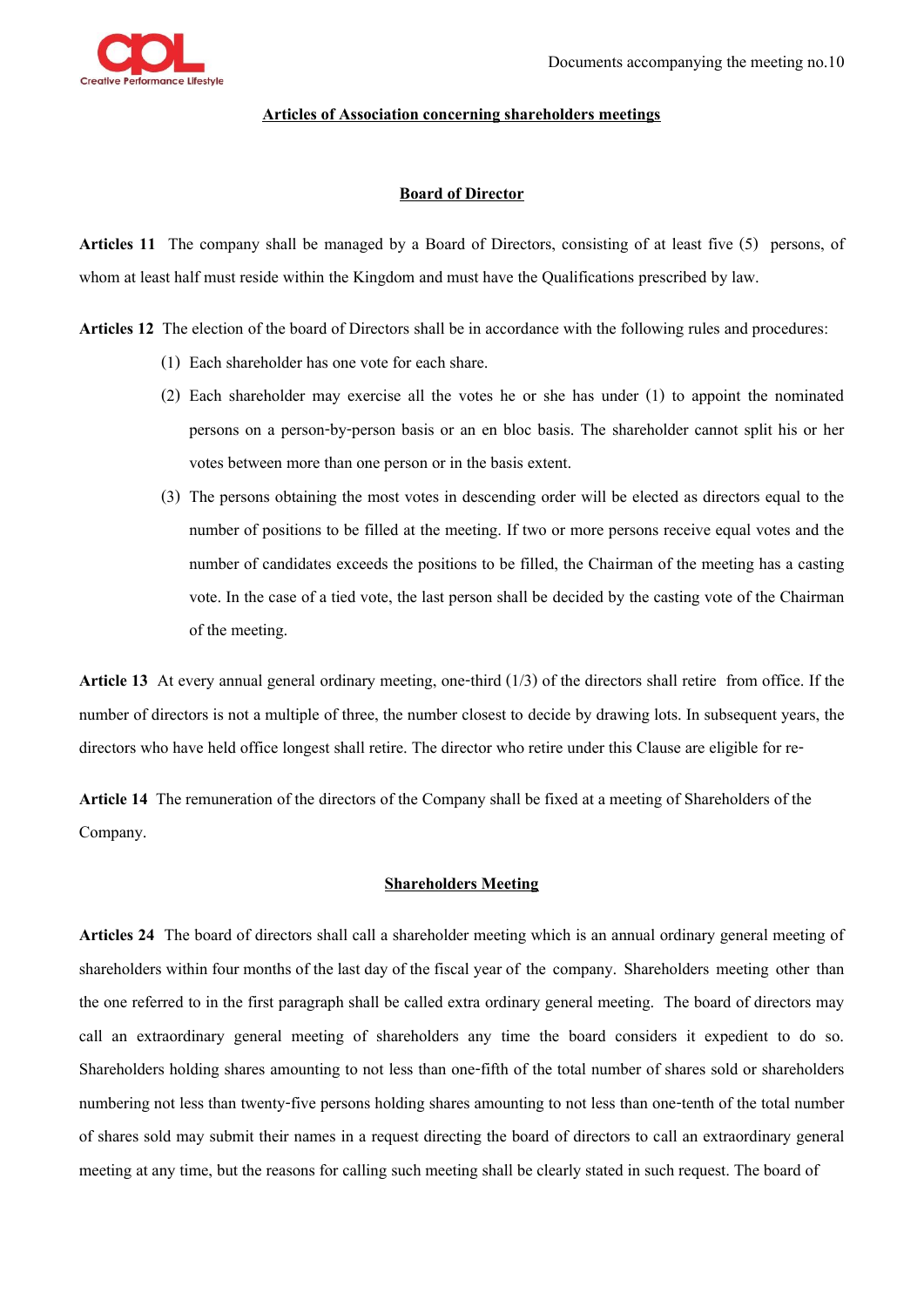

directors shall proceed to call a shareholder meeting to be held within one month of the date of receipt of such request from the said shareholders.

**Articles 25** In calling a shareholder meeting, the board of directors shall prepare a written notice calling the meeting that states the place, date, time, agenda of the meeting and the matters to be proposed to the meeting with reasonable detail by indicating clearly whether it is the matter proposed for information, for approval of for consideration, as the case may be, including the opinions of the board of directors in the said matters, and the said notice shall be delivered to the shareholders and the Registrar for their information at least seven days prior to the date of the meeting. The notice calling for the meeting shall also be published in newspaper at least three days prior to the date of the meeting. The place of the meeting referred to in the first paragraph shall be in the province in which the head office of the company is located or in a nearby province, unless otherwise stipulated by the articles of association.

**Articles 26** Shareholders are entitled to attend and vote at the shareholder meeting but they may authorize other persons as proxies to attend and vote at nay meeting on their behalf. The instrument appointing the proxy shall be submitted to the chairman of the board of the person designated by the chairman of the board.

**Articles 27** Unless otherwise stipulated by this Act, in order to constitute a quorum, there shall be shareholders and proxies (if any) attending at a shareholder meeting amounting to not less than twenty-five persons or not less than one half of the total number of shareholders and in either case such shareholders shall hold shares amounting to not less one-third of the total number of shares sold of the company. At any shareholder meeting, if one hour has passed since the time specified for the meeting and the number of shareholders attending the meeting is still inadequate for a quorum as defined in the first paragraph, and if such shareholder meeting was called as a result of a request by the shareholders, such meeting shall be cancelled. If such meeting was not called as a result of a request by the shareholders, the meeting shall be delivered to shareholders not less than seven days prior to the date of the meeting. In the subsequent meeting a quorum is not required. The Chairman of the board shall be the chairman of shareholder meeting. If the chairman of the board is not present at a meeting or cannot perform his duty, and if there is a vice-chairman, the vice-chairman present at the meeting shall be the chairman of the meeting. If there is no vicechairman or there is vice-chairman who is not present at the meeting or cannot perform his duty, the shareholders present at the meeting shall elect one shareholder to be the chairman of the meeting.

**Articles 28** Unless otherwise stipulated by this Act, a resolution of the shareholder meeting shall require in an ordinary event, the majority vote of the shareholders who attend the meeting and cast their votes. In case of a tie vote, the chairman of the meeting shall have a casting vote. In the following events, a vote of not less than three quarters of the total number of votes of shareholders who attend the meeting and have the right to vote: the sale or